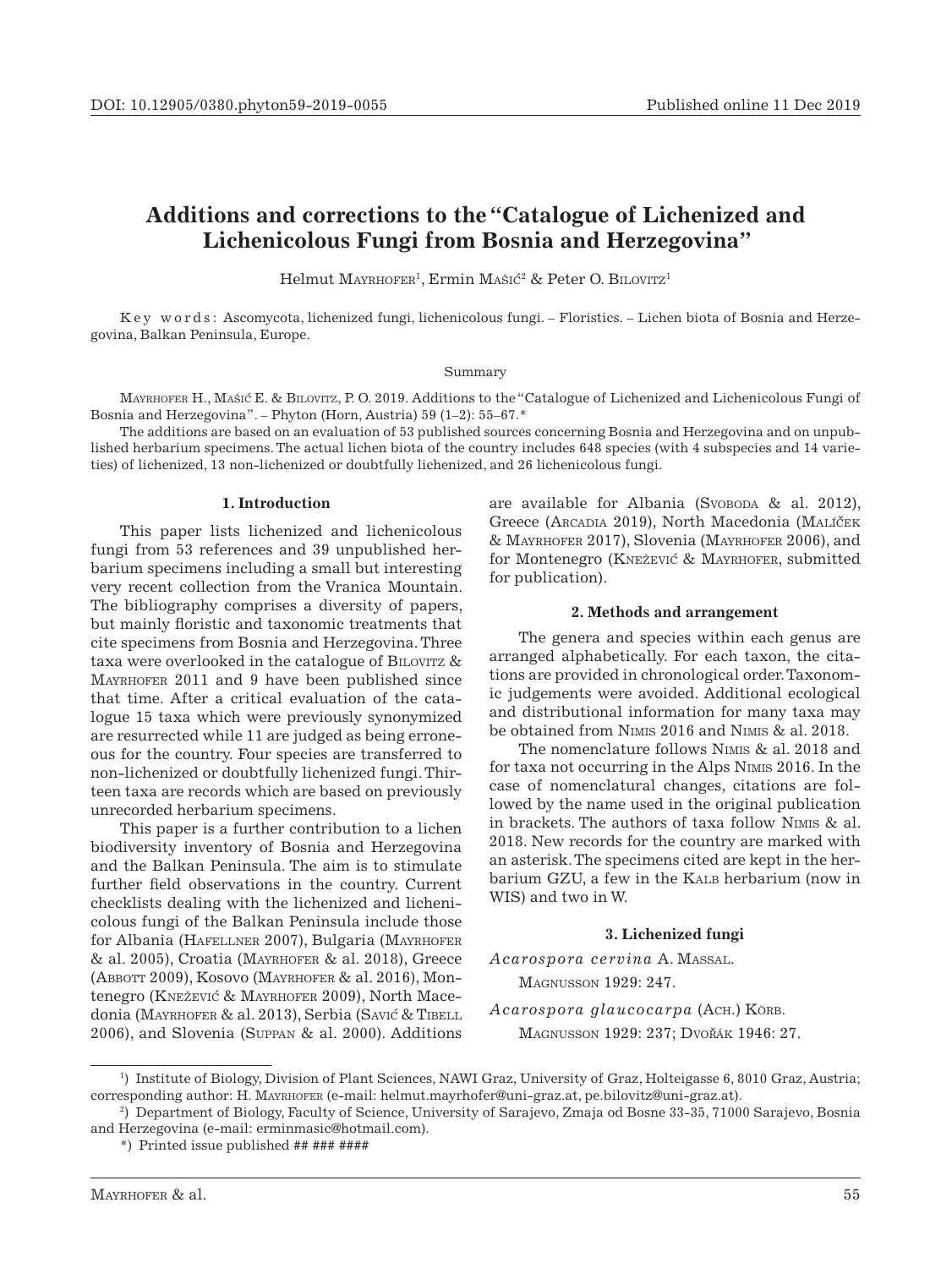*Acolium inquinans* (Sm.) A. Massal.

Keissler 1938: 743 (*Cyphelium i.* f. *minor*); Dvořák 1946: 27.

*Acrocordia gemmata* (Ach.) A. Massal. Dvořák 1946: 27.

*Alectoria ochroleuca* (Hoffm.) A. Massal. Kušan 1936b: 195.

*Alyxoria varia* (Pers.) Ertz & Tehler Dvořák 1946: 31 (*Opegrapha diaphora*).

*Anaptychia ciliaris* (L.) FLOT. Dvořák 1946: 27; Ozimec 2015: 39.

Arthonia calcarea (TURNER ex SM.) ERTZ & **DIEDERICH** 

Dvořák 1946: 31 (Opegrapha c.).

*Arthonia radiata* (Pers.) Ach.

Dvořák 1946: 27.

*Aspicilia calcarea* (L.) Bagl.

Dvorˇák 1946: 29 (*Lecanora c*.); Ozimec 2015: 39. – Insel Mljet, bei Velji Grad, 400 m, 4.1972, K. Kalb 19611, 10621 (WIS).

*Aspicilia reagens* (Zahlbr.) Cl. Roux & M. Ber-TRAND

Dvořák 1946: 29 (Lecanora calcarea var. rea*gens*); Bilovitz & Mayrhofer 2011: 6 (*A. calcarea* var. *reagens*).

*Bacidia rubella* (Hoffm.) A. Massal. Dvořák 1946: 27.

*Bacidina phacodes* (KÖRB.) VĚZDA

Dvořák 1946: 27 (Bacidia albescens).

*Bagliettoa marmorea* (Scop.) Gueidan & Cl. Roux

Dvořák 1946: 33 (*Verrucaria m.*); Ozimec 2015: 41 (*Verrucaria m*.).

*Bagliettoa parmigerella* (ZAHLBR.) VĚZDA & **POELT** 

Dvořák 1946: 33 (Verrucaria sphinctrinella).

\* *Bellemerea cinereorufescens* (Ach.) Clauzade & Cl. Roux

Vierhapper 1906: 41 (*Lecanora* (Sect. *Aspicilia*) *cinereo-rufescens*); Kušan 1936b: 188 (*Lecanora c*.); Kušan 1953: 359 (*Lecanora c*.); Murati 1992: 105 (*Lecanora c*.); Bilovitz & Mayrhofer 2011: 8 (*B*. *diamarta*).

*Biatora globulosa* (Flörke) Fr.

Dvořák 1946: 27 (*Biatorina g.*).

*\*Biatora ocelliformis* (Nyl.) Arnold

Sutjeska National Park, virgin forest Perućica, 5.10.2008, P.O. Bilovitz 3739 (GZU).

Brodoa intestiniformis (VILL.) GOWARD

Kušan 1936b: 193 (*Parmelia encausta*). – Vranica Mountain, 2017, E. MAŠIĆ (GZU).

*Bryoria capillaris* (Ach.) Brodo & D. Hawksw. Dvořák 1946: 27 (Alectoria implexa).

*Bryoria chalybeiformis* (L.) Brodo & D. HAWKSW. Keissler 1958: 132 (*Alectoria c*. f. *prostratosteola*).

*Bryoria fuscescens* (Gyeln.) Brodo & D. Hawksw. Dvořák 1946: 27 (Alectoria jubata); Redžić & al. 2010: 180.

*\*Bryoria glabra* (Motyka) Brodo & D. Hawksw. Ozimec 2015: 39.

*Bryoria implexa* (Hoffm.) Brodo & D. Hawksw. Ozimec 2015: 39.

 $Buellia$  *disciformis* (Fr.) Mudd Dvořák 1946: 27 (B. parasema).

*Calicium salicinum* Pers.

Prenj Mountain, in valle angusta Boračko jezero et montem summum Prenj, *Abies*, 21.7.1979, A. Vězda (WIS).

*Calicium viride* Pers.

Dvořák 1946: 27 (C. hyperellum).

\**Caloplaca albopruinosa* (Arnold) H. Olivier

Zahlbruckner 1889: 353 (*C. agardhiana*); Zahlbruckner 1890: 28 (*C. agardhiana*); Zahlbruckner 1895: 602 (*C. agardhiana*); Szatala 1930: 22 (*C. agardhiana*, *C. agardhiana* f. *alpina*); Kušan 1931: 16 (*C*. *agardhiana*); Servít 1934: 148 (*Blastenia agardhiana*, *C. agardhiana*); Kušan 1953: 501 (*C*. *agardhiana*), 502 (*C. agardhiana* f. *alpina*); Bilovitz & Mayrhofer 2011: 10 (*C. alociza*).

Caloplaca australis (ARNOLD) ZAHLBR. LETTAU 1958: 28.

*Caloplaca cerina* (HEDW.) Th. FR. Dvořák 1946: 27.

*Caloplaca chalybaea* (Fr.) Müll. Arg. Dvořák 1946: 28.

*Caloplaca ferruginea* (HUDS.) Th. Fr. Dvorˇák 1946: 28 (*C. f.* f. *corticola*).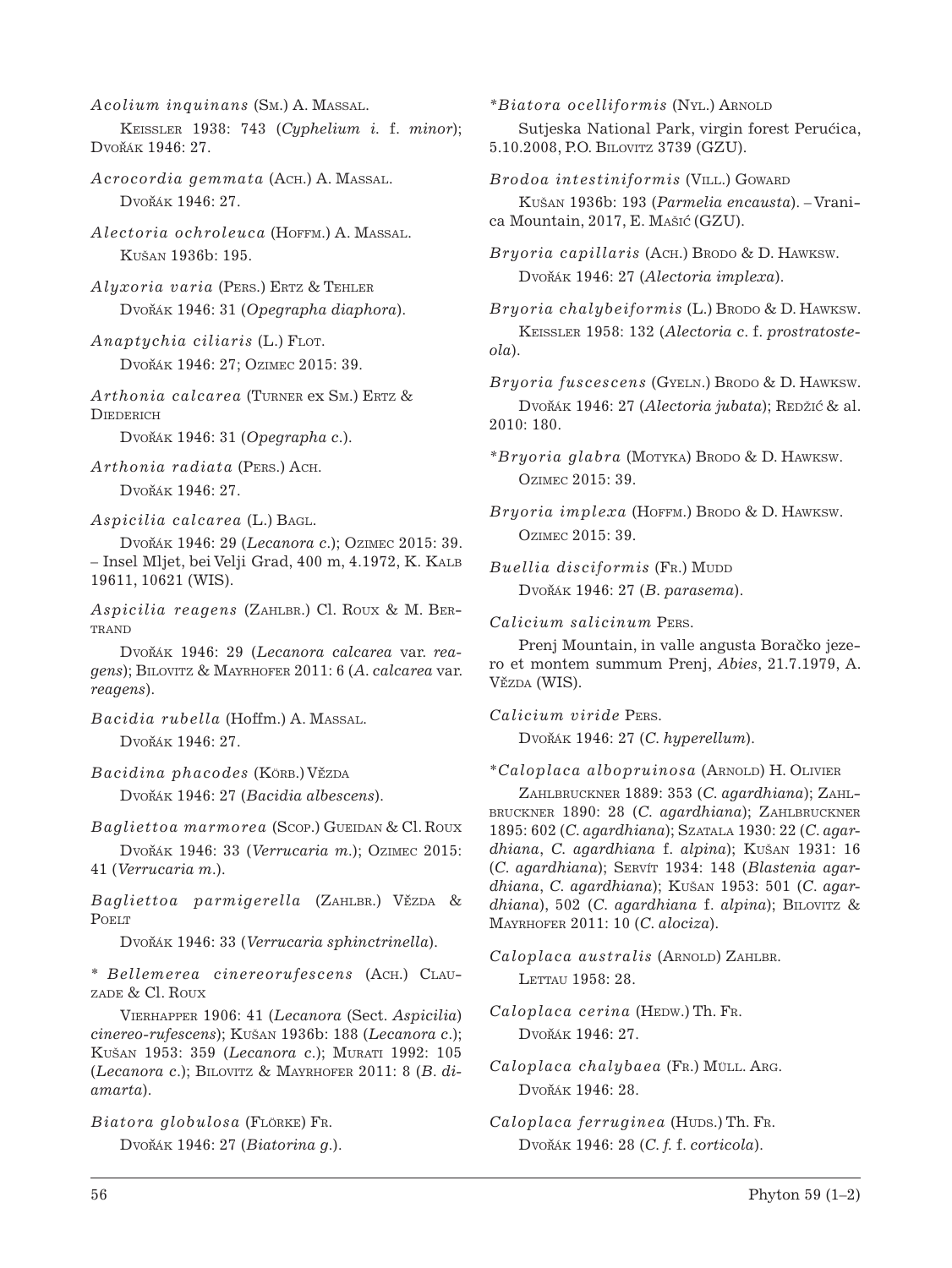- *Caloplaca ochracea* (Schaer.) Th. Fr. Dvořák 1946: 29 (*Gyalolechia o.*).
- \**Caloplaca pusilla* (A. Massal.) Zahlbr.

Zahlbruckner 1889: 353 (*C. p.* var. *turgida*); Zahlbruckner 1890: 23 (*C. p.* var. *turgida*); Kušan 1953: 537 (*C. tegularis* var. *turgida*); Bilovitz & Mayrhofer 2011: 12 (*C. saxicola*).

- *Caloplaca pyracea* (Ach.) Zwackh Dvořák 1946: 28.
- Caloplaca saxicola (HOFFM.) NORDIN Ozimec 2015: 39.
- *Caloplaca variabilis* (Pers.) Th. Fr. Ozimec 2015: 39.
- $Caloplaca$  *velana* (A. MASSAL.) du RIETZ Dvořák 1946: 27 (C. austriaca var. diffracta).
- *Candelaria concolor* (Dicks.) Stein  $Dv$ ořák 1946: 28.
- *Candelariella aurella* (Hoffm.) Zahlbr. Ozimec 2015: 39.
- $Candelariella reflexa$  (Nyl.) LETTAU Ozimec 2015: 39.

*Candelariella vitellina* (Hoffm.) Müll. Arg.

Vranica Mountain near lake Prokoško, 43°57'27.29'' N / 17°45'21.21'' E, 1641 m, 15.4.2017, E. Mašić & S. Barudanović (GZU).

Catinaria atropurpurea (SCHAER.) VĚZDA & POELT Dvořák 1946: 27 (*Biatorina a.*).

*Cetraria islandica* (L.) Ach.

REDŽIĆ & al. 2010: 180; OZIMEC 2015: 39; BArudanovic´ & al. 2017: 109. – Vranica Mountain along mountain road to Krstac, 43°57'14.24'' N / 17°45'32.40'' E, 1674 m; same locality, 43°57'07.06'' N / 17°45'29.57'' E, 1725 m, 15.4.2017, E. Mašic´ & S. BARUDANOVIĆ (GZU).

*Cetrelia cetrarioides* (Delise ex Duby) W. L. Culb. & C. F. Culb.

Dvorˇák 1946: 31 (*Parmelia c*.); Ozimec 2015: 39.

*Cetrelia monachorum* (Zahlbr.) W. L. Culb. & C. F. CULB.

Ozimec 2015: 39.

### *Chaenotheca brunneola* (Ach.) Müll. Arg.

Prenj Mountain, in valle angusta Boračko jezero et montem summum Prenj, *Abies*, 25.7.1979, A. Vězda (Herb. Kalb 8683, WIS).

*\*Cladonia cervicornis* (Ach.) Flot. subsp. *cervicornis*

BURGAZ & PINO-BODAS 2012: 14.

*\*Cladonia cervicornis* subsp. *verticillata* (Hoffm.) Ahti

Vranica Mountain, conifer forest near peatland, 43°57'26.86'' N / 17°45'31.40'' E, 1629 m, 15.4.2017, E. Mašić & S. Barudanović (GZU).

*Cladonia chlorophaea* (Flörke ex Sommerf.) Spreng.

Burgaz & Pino-Bodas 2012: 14; Ozimec 2015: 39.

*Cladonia coniocraea* (Flörke) Spreng. Burgaz & Pino-Bodas 2012: 14; Ozimec 2015: 39.

*\*Cladonia conista* (Nyl.) Robbins Burgaz & Pino-Bodas 2012: 14.

*Cladonia deformis* (L.) Hoffm.  $Dv^{\delta_{4K}}$  1946: 28

*Cladonia fimbriata* (L.) Fr. Burgaz & Pino-Bodas 2012: 15; Ozimec 2015: 39.

 $Cladonia foliacea$  (HUDS.) WILLD.

Burgaz & Pino-Bodas 2012: 15; Ozimec 2015: 39 (*C. convoluta*); Pino-Bodas & al. 2018: 279; Hafellner & Mayrhofer: in press (*C. convoluta*).

## $Cladonia~furcata$  (HUDS.) SCHRAD.

Dvořák 1946: 28 (C. f. f. *foliosa*); Burgaz & Pino-Bodas 2012: 15; Ozimec 2015: 39. – Vranica Mountain, conifer forest near peatland, 43°57'26.86'' N / 17°45'31.40'' E, 1629 m, 15.4.2017, E. Mašic´ & S. Barudanovic´ (GZU).

### \**Cladonia macroceras* (Delise) Hav.

Kušan 1936a: 241 (*C. elongata*); Kušan 1953: 304 (*C. elongata*); Bilovitz & Mayrhofer 2011: 16 (*C. gracilis*).

## $*Cladonia$  *mitis* SANDST.

Vranica Mountain along mountain road to Krstac, 43°57'07.06'' N / 17°45'29.57'' E, 1725 m, 15.4.2017, E. Mašić & S. Barudanović (GZU).

## *\*Cladonia ochrochlora* Flörke

Zahlbruckner 1895: 599; Kušan 1953: 313; Murati 1992: 173; Bilovitz & Mayrhofer 2011: 15 (*C*. *coniocraea*); Barudanovic´ & al. 2017: 109.

## *\*Cladonia phyllophora* Hoffm.

BURGAZ & PINO-BODAS 2012: 16.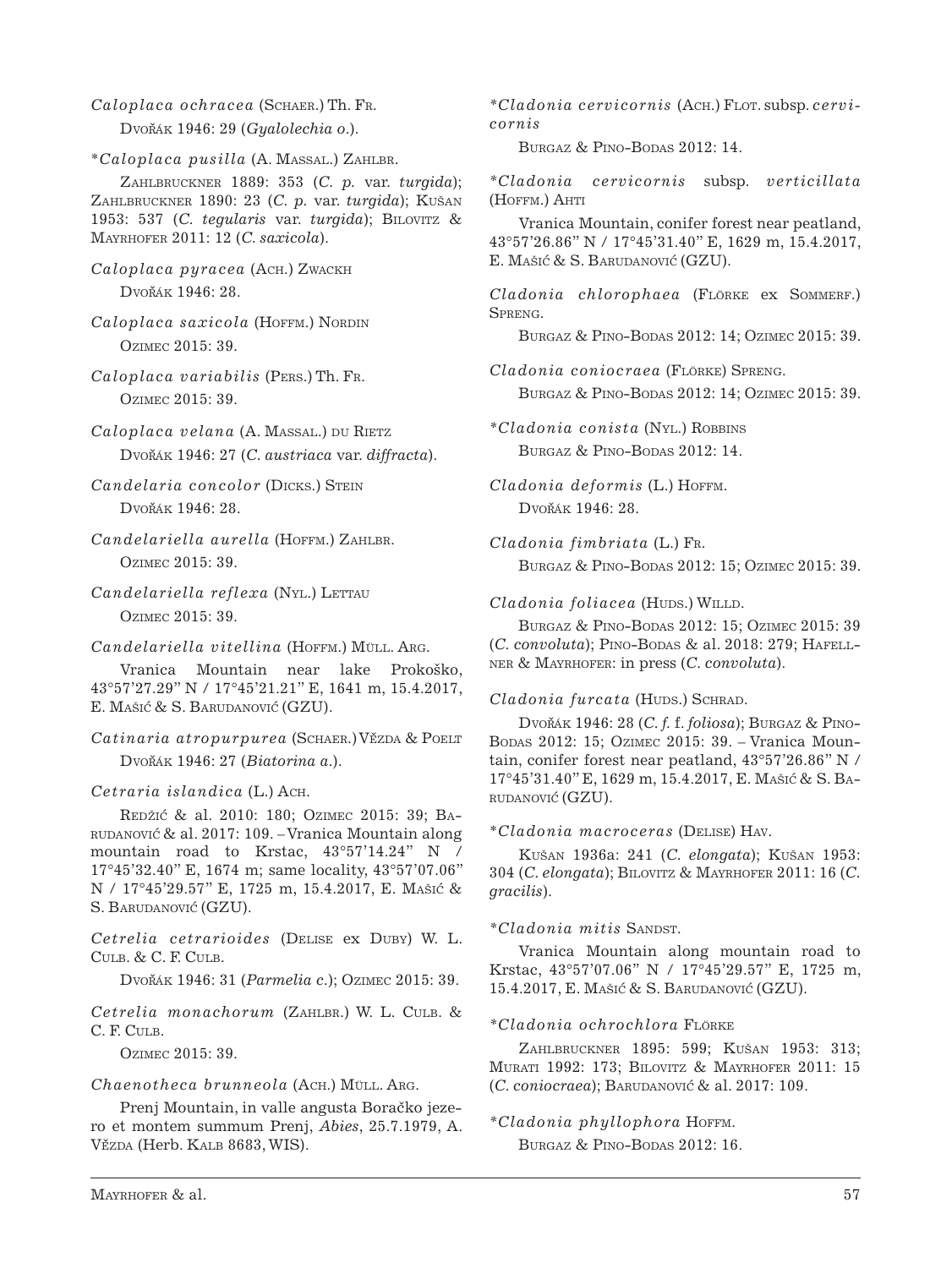### *\*Cladonia pleurota* (Flörke) Schaer.

Vranica Mountain near lake Prokoško, 43°57'27.29'' N / 17°45'21.21'' E, 1641 m, 15.4.2017, E. Mašić & S. Barudanović (GZU).

## *Cladonia pocillum* (Ach.) Grognot

Dvořák 1946: 28 (*C. pyxidata* var. *pocillum*, *C. pyxidata* var. *pocillum* f. *macrophylla*); Burgaz & Pino-Bodas 2012: 16; Ozimec 2015: 39.

*Cladonia polydactyla* (Flörke) Spreng.

Dvořák 1946: 28 (*C. macilenta* f. *polydactyla*).

*\*Cladonia pulvinella* S. Hammer BURGAZ & PINO-BODAS 2012: 16.

## *Cladonia pyxidata* (L.) Hoffm.

Dvořák 1946: 28; Burgaz & Pino-Bodas 2012: 17; Ozimec 2015: 39; Barudanovic´ & al. 2017: 91, 109. – Vranica Mountain near lake Prokoško, 43°57'27.29'' N / 17°45'21.21'' E, 1641 m, 15.4.2017, E. Mašic´ & S. BARUDANOVIĆ (GZU).

```
Cladonia rangiferina (L.) F. H. Wigg.
BARUDANOVIĆ & al. 2017: 109.
```
*Cladonia rangiformis* Hoffm.

Burgaz & Pino-Bodas 2012: 17.

*\*Cladonia subcariosa* Nyl. Burgaz & Pino-Bodas 2012: 17.

 $*Cladonia subrangiformis$  SANDST.

BURGAZ & PINO-BODAS 2012: 17, 18: PINO-BODAS & al. 2015: 291; Zhurbenko & Pino-Bodas 2017: 205.

*Cladonia symphycarpa* (Flörke) Fr.

BURGAZ & PINO-BODAS 2012: 18; PINO-BODAS & al. 2012: 124; PINO-BODAS & al. 2018: 279.

*Collema flaccidum* (Ach.) Ach.

Dvořák 1946: 32 (*Synechoblastus flaccidus*).

 $Collema\ nigrescens$  (Hups.) DC.

Dvořák 1946: 32 (*Synechoblastus vespertilio*).

*Dermatocarpon miniatum* (L.) W. Mann Ozimec 2015: 39.

*Diploicia canescens* (Dicks.) A. Massal. Suza 1950: 16 (*Buellia c*.)

## *Diploschistes scruposus* (Schreb.) Norman

Vranica Mountain near lake Prokoško, 43°57'30.28'' N / 17°45'27.93'' E, 1631 m, 15.4.2017, E. Mašić & S. Barudanović (GZU).

*Enchylium tenax* (Sw.) Gray (syn. *Collema t*.)

Vranica Mountain along mountain road to Krstac, 43°57'16.94'' N / 17°45'28.54'' E, 1663 m, 15.4.2017, E. Mašić & S. Barudanović (GZU).

*Evernia divaricata* (L.) Ach.

Dvorˇák 1946: 30 (*Letharia d*.); Ozimec 2015: 40.

*Evernia prunastri* (L.) Ach.

Dvořák 1946: 29; Moxham 1981: 36; Redžić & al. 2010: 180; Ozimec 2015: 40; Ramic´ & al. 2019a: 224; HAFELLNER & MAYRHOFER: in press.

*Farnoldia hypocrita* (A. Massal.) Fröberg Dvořák 1946: 30 (*Lecidea lithospersa*).

*Flavoparmelia caperata* (L.) Hale Ozimec 2015: 40; Hafellner 2018: 487.

*Fuscidea stiriaca* (A. Massal.) Hafellner

Magnusson 1925: 29 (*Lecidea rivulosa* var. *cor* $ticola$ ); Dvořák 1946: 27 (*Biatora rivulosa* f. *corticola*).

\**Graphis pulverulenta* (Pers.) Ach.

Zahlbruckner 1890: 43 (*G. scripta* f. *pulverulenta*); Handel-Mazzetti & al. 1905: 354 (*G. scripta* var. serpentina); SzATALA 1930: 7 (G. scripta var. pul*verulenta*); Kušan 1953: 127 (*G. scripta* var. *abietina*), 128 (*G. scripta* var. *pulverulenta*, *G. scripta* var. *serpentina*); Christensen 1994: 445 (*G. scripta* var. *serpentina*); Bilovitz & Mayrhofer 2011: 22 (*G. scripta*).

*Graphis scripta* (L.) Ach.

Dvořák 1946: 29.

*\*Gyalecta foveolaris* (Ach.) Schaer.

Dvořák 1946: 29.

*Gyalolechia subbracteata* (Nyl.) Søchting, Frödén & Arup (syn. *Fulgensia s*.)

Poelt 1965: 605 (*Fulgensia s*.).

*Hypogymnia physodes* (L.) Nyl.

Dvořák 1946: 31 (*Parmelia p.*); HUREMOVIĆ & al. 2010: 107; Huremovic´ & al. 2015: 37; Ozimec 2015: 40; Huremovic´ & al. 2017: 1049; Hafellner 2018: 489; RAMIĆ & al. 2019b: 764.

*Hypogymnia tubulosa* (Schaer.) Hav. Ozimec 2015: 40.

 $Icmadophila$  ericetorum (L.) ZAHLBR. Dvořák 1946: 29 (I. aeruginosa).

Lathagrium auriforme (WITH.) OTÁLORA, P. M. Jørg. & Wedin (syn. *Collema a*.)

Dvořák 1946: 29 (*Collema auriculatum*).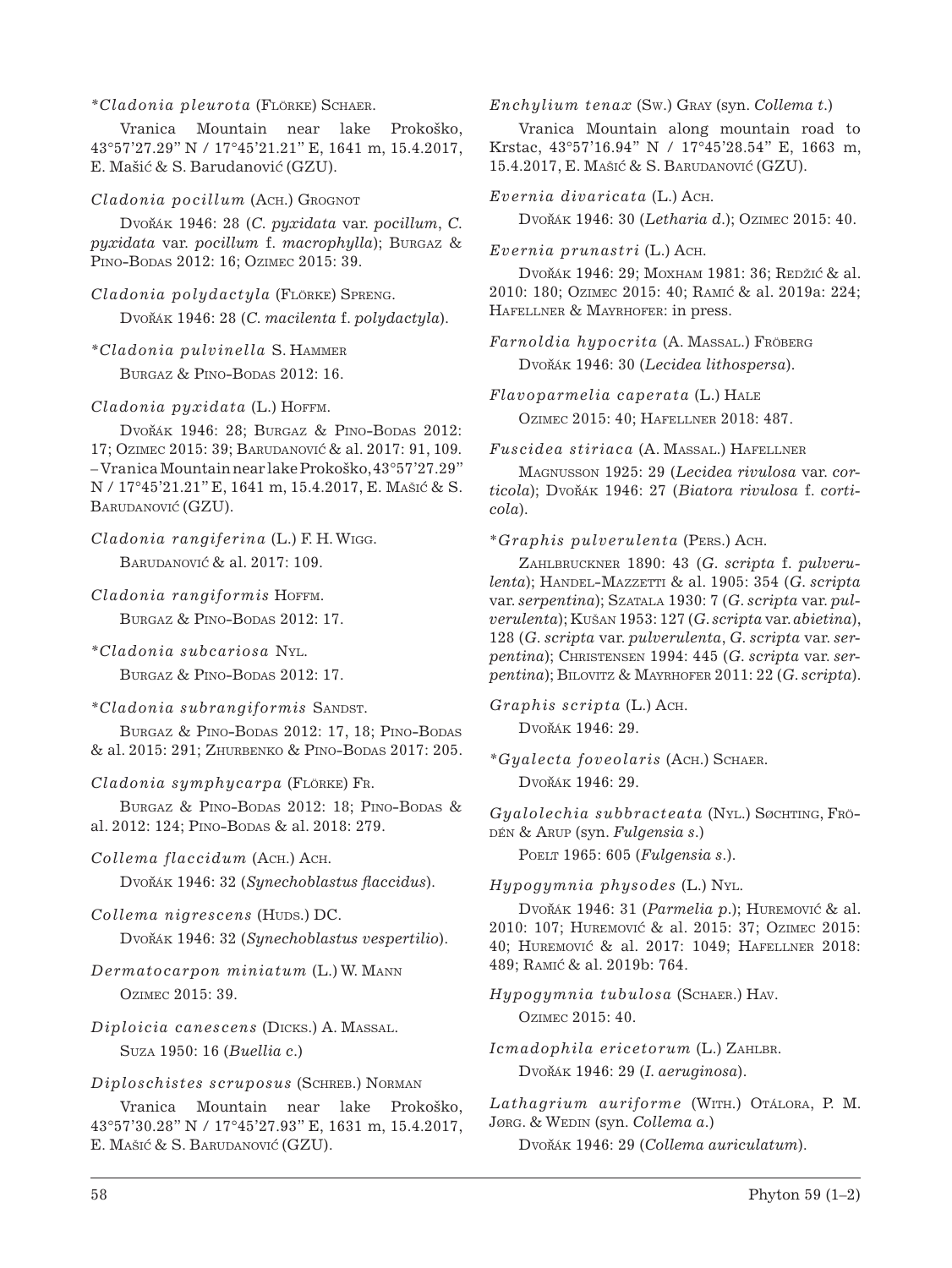*Lathagrium cristatum* (L.) Otálora, P. M. Jørg. & Wedin var. *cristatum* (syn. *Collema c*.)

Ozimec 2015: 39 (*Collema c*.)

\**Lathagrium cristatum* var. *marginale* (Huds.) ined.

Zahlbruckner 1886: 307 (*Collema multifidum*); Zahlbruckner 1890: 47 (*Collema multifidum*); Brandis 1891: 78 (*Collema multifidum*); Protic 1903: 301 (*Collema multifidum*); HANDEL-MAZZETTI & al. 1905: 353 (*Collema multifidum*); Dvořák 1923: 8 (*Collema multifidum*); Szatala 1930: 9 (*Collema multifidum*, *Collema multifidum* var. *marginale*); Kušan 1931: 4 (*Collema multifidum*); Dvorˇák 1946: 29 (*Collema multifidum*); Kušan 1953: 169 (*Collema multifidum*), 170 (*Collema multifidum* var. *marginale*); Bilovitz & Mayrhofer 2011: 17 (*Collema cristatum*); Ozimec 2015: 39 (*Collema multifidum*).

Lathagrium undulatum (LAURER ex FLOT.) POETSCH (syn. *Collema u.*)

Dvorˇák 1946: 29 (*Collema u.*).

*Lecanora allophana* (Ach.) Nyl. Dvořák 1946: 29.

*Lecanora argentata* (Ach.) Malme Dvořák 1946: 29; Ozimec 2015: 40.

- *Lecanora carpinea* (L.) Vain. Dvořák 1946: 29 (L. angulosa).
- *Lecanora chlarotera* Nyl. Ozimec 2015: 40.

Lecanora circumborealis Brodo & VITIK.

Vranica Mountain near lake Prokoško, 43°57'27.29'' N / 17°45'21.21'' E, 1641 m, 15.4.2017, E. Mašić & S. Barudanović (GZU).

- *Lecanora glabrata* (Ach.) Nyl. Dvořák 1946: 30.
- *\*Lecanora horiza* (Ach.) Linds. Ozimec 2015: 40.
- *Lecanora intumescens* (Rebent.) Rabenh. Dvořák 1946: 30.

## *Lecanora polytropa* (Hoffm.) Rabenh.

Vranica Mountain near lake Prokoško, 43°57'27.29'' N / 17°45'21.21'' E, 1641 m, 15.4.2017, E. Mašić & S. Barudanović (GZU).

*Lecanora pulicaris* (Pers.) Ach.

Ozimec 2015: 40.

Lecanora rupicola (L.) ZAHLBR.

Hafellner 2018: 485. – Vranica Mountain near lake Prokoško, 43°57'27.29'' N / 17°45'21.21'' E, 1641 m, 15.4.2017, E. Mašić & S. Barudanović (GZU).

## \**Lecidea grisella* Flörke

Kušan 1931: 6 (*L. g*. f. *mosigii*, *L. g*. f. *subecrustacea*); Kušan 1953: 225 (*L. g*. f. *mosigii*, *L. g*. f. *subecrustacea*); Bilovitz & Mayrhofer 2011: 27 (*L. fuscoatra*).

*Lecidea lapicida* (Ach.) Ach. var. *lapicida* 

Vranica Mountain along mountain road to Krstac, 43°57'16.94'' N / 17°45'28.54'' E, 1663 m, 15.4.2017, E. Mašić & S. Barudanović (GZU).

*Lecidea lapicida* var. *pantherina* (Hoffm.) Ach.

Vranica Mountain near lake Prokoško, 43°57'27.29'' N / 17°45'21.21'' E, 1641 m, 15.4.2017, E. MAŠIĆ & S. BARUDANOVIĆ (GZU).

## *Lecidella carpathica* Körb.

Vranica Mountain near lake Prokoško, 43°57'27.29'' N / 17°45'21.21 E, 1641 m, 15.4.2017, E. Mašić & S. Barudanović (GZU).

## *Lecidella elaeochroma* (Ach.) M. Choisy

Dvořák 1946: 30 (Lecidea parasema var. oliva*cea*); Ozimec 2015: 40.

*Lecidella laureri* (Hepp) Körb.

Dvořák 1946: 30 (*Lecidea l.*).

Lepra albescens (HUDS.) HAFELLNER (Syn. Per*tusaria a*.)

Dibben 1980: 42 (*Pertusaria a*.); Ozimec 2015: 40 (*Pertusaria a*.).

*Lepra amara* (Ach.) Hafellner (syn. *Pertusaria a*.) Ozimec 2015: 40 (*Pertusaria a*.).

*\*Lepraria alpina* (B. de Lesd.) Tretiach & Baruffo

Vranica Mountain along mountain road to Krstac, 43°57'16.94'' N / 17°45'28.54'' E, 1663 m, 15.4.2017, E. Mašic´ & S. Barudanovic´ (GZU).

*Leptogium saturninum* (Dicks.) Nyl. Dvořák 1946: 30.

## Lobaria pulmonaria (L.) HOFFM.

LETTAU 1914: 36; DVOŘÁK 1946: 30; REDŽIĆ & al. 2010: 180; Scheidegger & al. 2012: 2225, 2226, 2228; Pejin & al. 2012: 3261; Pejin & al. 2014: 8257; Pejin & al. 2017: S1241; Hafellner 2018: 486

## *Lobothallia radiosa* (Hoffm.) Hafellner

Kušan 1934: 62 (*Lecanora r.* subsp. *circinata*); Ozimec 2015: 40.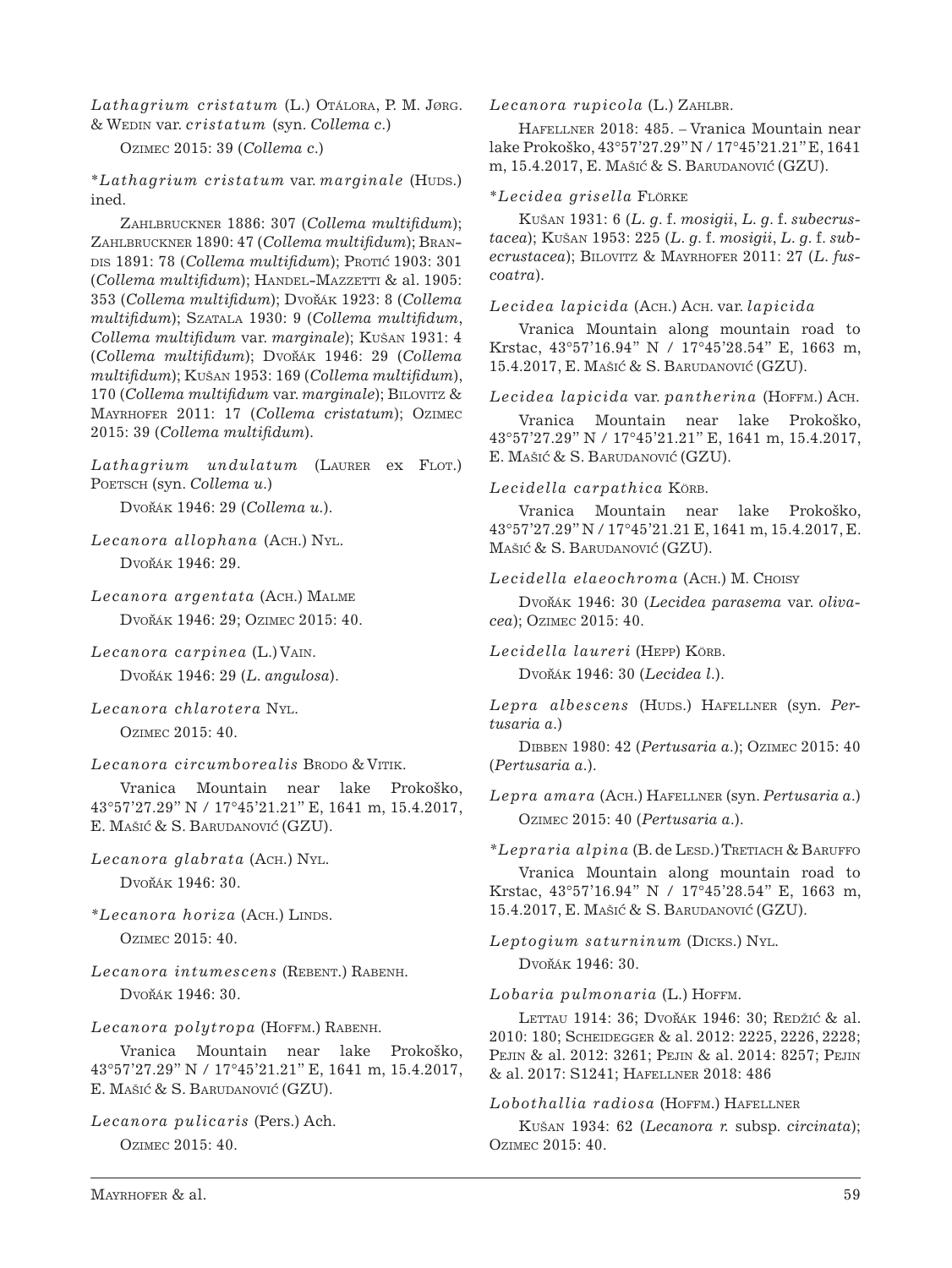*Melanelixia fuliginosa* (Fr. ex Duby) O. Blanco  $&$  al.

Hawksworth & al. 2011: 641.

*Melanelixia glabra* (Schaer.) O. Blanco & al.

Dvořák 1946: 31 (*Parmelia g.*). – Vranica Mountain near lake Prokoško, 43°57'30.28'' N / 17°45'27.93'' E, 1631 m, 15.4.2017, E. Mašic´ & S. BARUDANOVIĆ (GZU).

*Melanelixia glabratula* (LAMY) SANDLER & ARUP

Ozimec 2015: 40 (*M. fuliginosa* subsp. *glabratula*)

*Melanohalea laciniatula* (Flagey ex H. Olivier)  $O$  BLANCO  $\&$  al.

Otte & al. 2005: 1230 (*Melanelia l*.).

*\*Micarea misella* (Nyl.) Hedl.

Vranica Mountain near lake Prokoško, 43°57'27.29'' N / 17°45'21.21'' E, 1641 m, 15.4.2017, E. Mašić & S. Barudanović (GZU).

*Montanelia sorediata* (Ach.) Divakar & al.

Kušan 1936b: 194 (*Parmelia s*.).

*Mycobilimbia pilularis* (Körb.) Hafellner & TÜRK

Dvořák 1946: 27 (Bilimbia sphaeroides).

*Mycobilimbia tetramera* (DE Nor.) VITIK. & al. ex Hafellner & Türk

Dvořák 1946: 27 (*Bacidia obscurata*).

*Mycoblastus sanguinarius* (L.) Norman Dvořák 1946: 31.

*Muriolecis reuteri* (SCHAER.) SLIWA, ZHAO Xin & Lumbsch (syn. *Lecanora r*.)

Poelt 1958: 470 (*Lecanora r*.).

\**Myriospora rufescens* (Turner ex Ach.) Hepp ex **ULOTH** 

Vierhapper 1906: 40 (*Acarospora r*.); Kušan 1953: 329 (*Acarospora r*.); Bilovitz & Mayrhofer 2011: 4 (*Acarospora fuscata*).

*Nephroma parile* (Ach.) Ach. Dvořák 1946: 31.

*Nephroma resupinatum* (L.) Ach. Ozimec 2015: 40.

*Normandina pulchella* (Borrer) Nyl. Dvořák 1946: 31.

*Ochrolechia androgyna* (HOFFM.) ARNOLD Verseghy 1956: 291; Kukwa 2011: 50, 59. *Ochrolechia balcanica* Verseghy Kukwa 2011: 95, 98.

*Ochrolechia pallescens* (L.) A. Massal.

Dvořák 1946: 31; Kukwa 2011: 157; Ozimec 2015: 40 (*O. parella*).

*Ochrolechia szatalaensis* Verseghy Kukwa 2011: 189.

\**Opegrapha dolomitica* (Arnold) Clauzade & Cl. Roux ex Torrente & Egea

Zahlbruckner 1889: 359 (*O. saxicola*); Zahlbruckner 1890: 44 (*O. saxicola*); Szatala 1930: 7 (*O*. *saxicola*); Kušan 1953: 120 (*O. saxicola*); Bilovitz & Mayrhofer 2011: 34 (*O. rupestris*).

*Pannaria conoplea* (Ach.) Bory Suza 1929: 11 (*P*. *coeruleobadia*).

*Pannaria rubiginosa* (Ach.) Bory  $Dv$ ořák 1946: 31.

Parabagliettoa dufourii (DC.) GUEIDAN & Cl. **ROUX** 

Dvořák 1946: 33 (Verrucaria d.).

*Parmelia ernstiae* Feuerer & A. Thell Hawksworth & al. 2011: 642.

*Parmelia saxatilis* (L.) Ach.

Dvořák 1946: 31 (P. s. f. *furfuracea*); Ozimec 2015: 40. – Vranica Mountain near lake Prokoško, 43°57'27.29'' N / 17°45'21.21'' E, 1641 m; same locality, 43°57'30.28'' N / 17°45'27.93'' E, 1631 m; same locality, 43°57'26.86'' N / 17°45'31.40'' E, 1629 m; Vranica Mountain along mountain road to Krstac, 43°57'16.94'' N / 17°45'28.54'' E, 1663 m, 15.4.2017, E. MAŠIĆ & S. BARUDANOVIĆ (GZU).

*Parmelia submontana* Hale Schindler 1975: 360 (*P. contorta*); Ozimec 2015: 40.

*Parmelia sulcata* Taylor Dvořák 1946: 31; Ozimec 2015: 40.

*Parmeliella triptophylla* (Ach.) Müll. Arg. Dvořák 1946: 31 (Pannaria t.).

*Parmelina pastillifera* (Harm.) Hale Ozimec 2015: 40.

*Parmelina tiliacea* (Hoffm.) Hale Ozimec 2015: 40.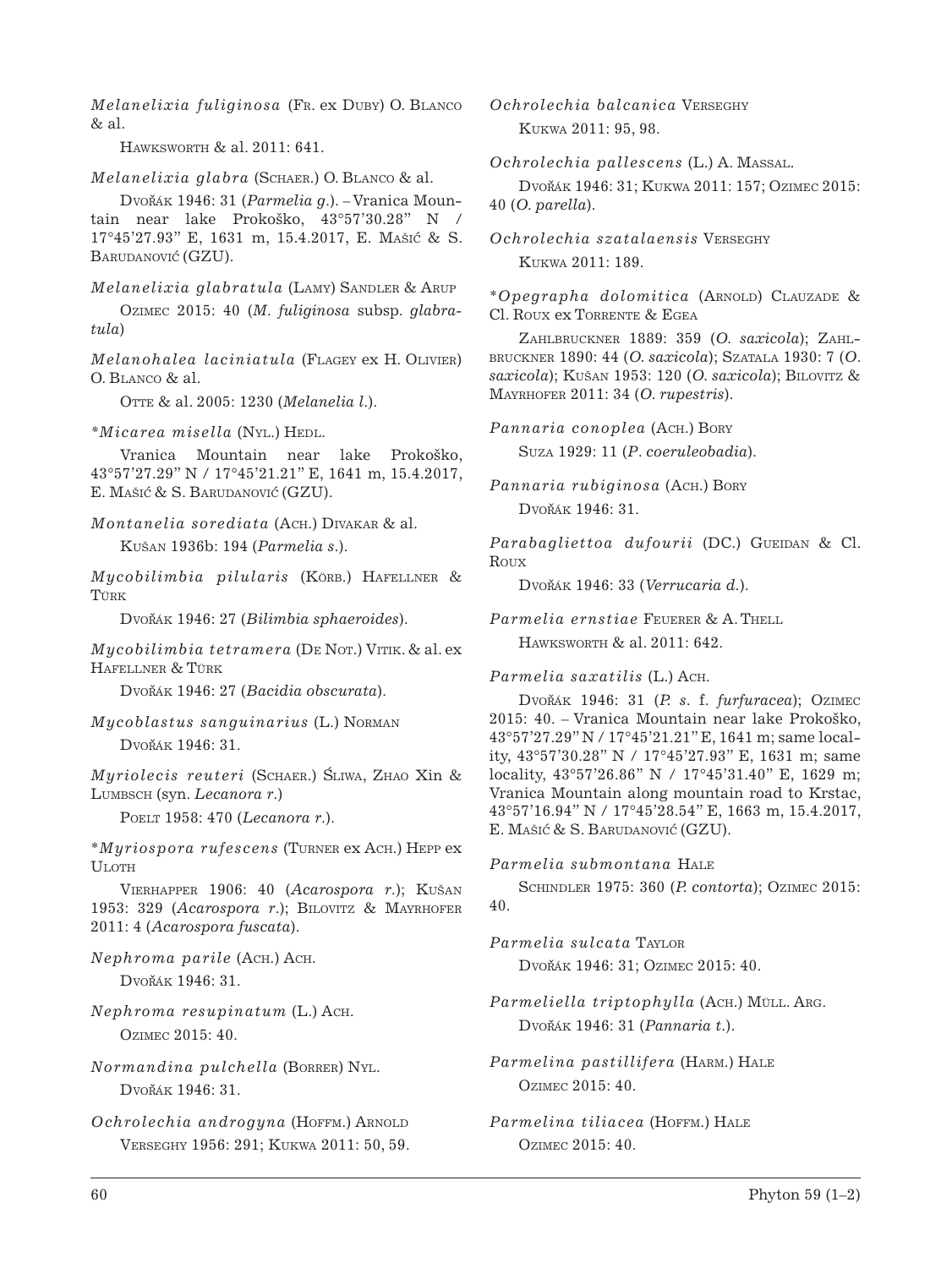*Parmeliopsis ambigua* (HOFFM.) NYL.

Dvořák 1946: 31. – Vranica Mountain near lake Prokoško, 43°57'27.29" N / 17°45'21.21" E, 1641 m, 15.4.2017, E. Mašić & S. Barudanović (GZU).

*Pectenia plumbea* (Lightf.) P. M. Jørg. & al. (syn. *Degelia p*.)

Dvořák 1946: 31 (Pannaria p.). – Prenj Mountain, in valle angusta Boračko jezero et montem summum Prenj, *Fraxinus excelsior*, 25.7.1979, A. VĚZDA (Herb. KALB 8653, WIS).

*Peltigera collina* (Ach.) Schrad.

Dvořák 1946: 31 (P. propagulifera); Ozimec 2015: 40.

*Peltigera neckeri* Hepp ex Müll. Arg. Ozimec 2015: 40.

Peltigera praetextata (FLÖRKE ex SOMMERF.) Zopf

Ozimec 2015: 40. – Vranica Mountain near lake Prokoško, 43°57'30.28" N / 17°45'27.93" E, 1631 m, 15.4.2017, E. Mašić & S. Barudanović (GZU).

*Peltigera rufescens* (Weiss) Humb.

Ozimec 2015: 40.

*Pertusaria hymenea* (Ach.) Schaer. Dibben 1980: 93.

*Pertusaria pertusa* (L.) Tuck.

Dvorˇák 1946: 31 (*P. communis*); Ozimec 2015: 40; Resl & al. 2015: Suppl.

*Phaeophyscia orbicularis* (Neck.) Moberg

Ozimec 2015: 40; Hafellner & Mayrhofer: in press.

*Phaeophyscia poeltii* (Frey) Nimis Moberg 1994: 124.

*Phlyctis agelaea* (Ach.) FLOT. Dvořák 1946: 31; Ozimec 2015: 40.

- *Phlyctis argena* (SPRENG.) FLOT. Ozimec 2015: 40.
- *Physcia adscendens* H. Olivier Ozimec 2015: 40.
- *Physcia dimidiata* (ARNOLD) NYL. Kušan 1936b: 200.

*Physcia stellaris* (L.) Nyl. Dvořák 1946: 32; Ozimec 2015: 40. *Physconia distorta* (WITH.) J. R. LAUNDON

Dvořák 1946: 32 (Physcia pulverulenta); Ozimec 2015: 40.

*Physconia venusta* (Ach.) Poelt

Preni Mountain, in valle angusta Boračko jezero et montem summum Prenj, *Fagus*, 25.7.1979, A. VĚZDA (Herb. KALB 8667, WIS).

```
Placidium squamulosum (Ach.) Breuss
Ozimec 2015: 40.
```
*Placynthium nigrum (Huds.)* GRAY Dvořák 1946: 32.

*Platismatia glauca* (L.) W. L. CULB. & C. F. CULB. Dvořák 1946: 28 (*Cetraria g.*); Ozimec 2015: 40.

*Pleurosticta acetabulum* (Neck.) Elix & LUMBSCH

Dvorˇák 1946: 31 (*Parmelia a*.); Ozimec 2015: 40.

Porpidia macrocarpa (DC.) HERTEL & A. J. **SCHWAB** 

Dvořák 1946: 30 (*Lecidea platycarpa*).

*Porpidia speirea* (Ach.) Kremp. Kušan 1936b: 184 (*Lecidea s*.)

*Protoblastenia calva* (Dicks.) Zahlbr. Dvořák 1946: 32; Ozimec 2015: 40.

*Protopannaria pezizoides* (Weber) P. M. Jørg. & S. Ekman

Dvořák 1946: 31 (Pannaria p.).

*Protoparmelia badia* (Hoffm.) Hafellner

Vranica Mountain near lake Prokoško, 43°57'27.29" N / 17°45'21.21 E, 1641 m, 15.4.2017, E. Mašić & S. Barudanović (GZU).

*Protoparmeliopsis muralis* (Schreb.) M. Choisy

Ozimec 2015: 40. – Vranica Mountain near lake Prokoško, 43°57'27.29" N / 17°45'21.21" E, 1641 m, 15.4.2017, E. Mašić & S. Barudanović (GZU).

\**Protoparmeliopsis versicolor* (Pers.) M. **CHOISY** 

Zahlbruckner 1886: 304 (*Lecanora saxicola* var. *versicolor*); Zahlbruckner 1890: 30-31 (*Lecanora muralis* var. *versicolor*), 31 (*Lecanora muralis* var.  $a$ lbopulverulenta); BRANDIS 1891: 78 (Placodium *saxicolum* var. *versicolor*); Kušan 1931: 11 (*Lecanora muralis* var. *albopulverulenta*, *Lecanora muralis* var. *versicolor*); Kušan 1953: 397 (*Lecanora albopulverulenta*), 405 (*Lecanora muralis* var. *versicolor*); Bilovitz & Mayrhofer 2011: 43 (*P*. *muralis*).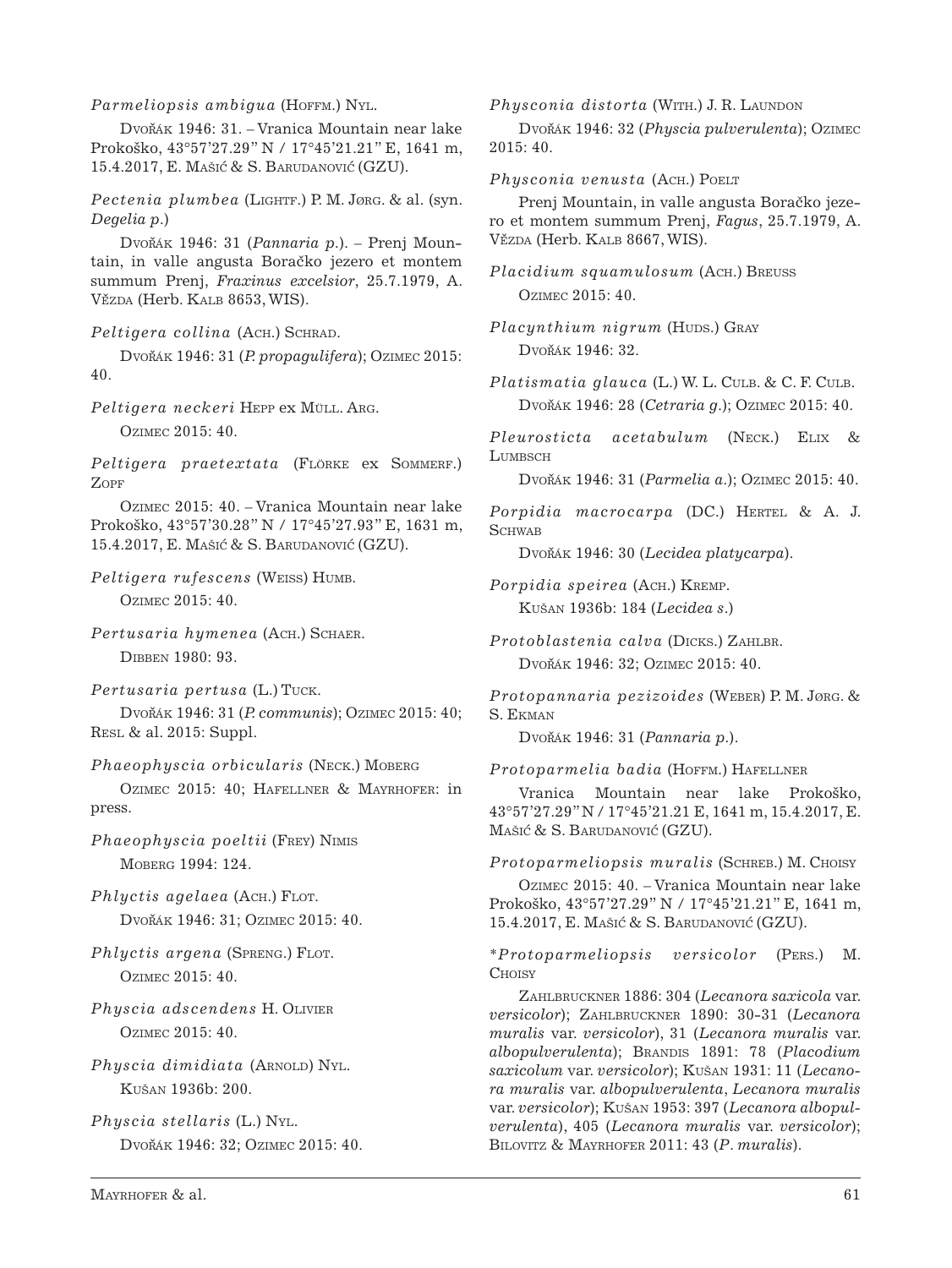### *Pseudevernia furfuracea* (L.) Zopf

Dvořák 1946: 31 (*Parmelia f.*); Redžić & al. 2010: 180; Ozimec 2015: 40; Hafellner & Mayrhofer: in press. – Vranica Mountain along mountain road to Krstac, 43°57'16.94" N / 17°45'28.54" E, 1663 m; Vranica Mountain, 43°57'26.86" N / 17°45'31.40" E, 1629 m, 15.4.2017, E. Mašić & S. Barudanović (GZU).

*Psora decipiens* (HEDW.) HOFFM. Dvorˇák 1946: 30 (*Lecidea d*.); Ozimec 2015: 40.

*Punctelia subrudecta* (Nyl.) Krog Ozimec 2015: 40.

*Pyrenocollema epigloea* (Nyl.) R. C. Harris Keissler 1936: 115 (*Arthopyrenia e.*); Grube 2005: 311.

*Pyrenula laevigata* (PERS.) ARNOLD Dvořák 1946: 32.

*Pyrenula nitida* (Weigel) Ach.  $Dv$ ořák 1946: 32.

*Ramalina calicaris* (L.) Fr. Dvořák 1946: 32.

\**Ramalina elegans* (Bagl. & Carestia) Stizenb. Motyka 1960: 639.

*Ramalina farinacea* (L.) Ach. Redžić & al. 2010: 180; Ozimec 2015: 40.

*Ramalina fastigiata* (Pers.) Ach.

Dvořák 1946: 32 (R. fraxinea f. f.); Ozimec 2015: 40.

*Ramalina fraxinea* (L.) Ach. Ozimec 2015: 40 (*R. f*. var. *calicariformis*).

*Rhizocarpon alpicola* (Fr.) Rabenh. Kušan 1936b: 185.

*Rhizocarpon geographicum* (L.) DC. Vranica Mountain, 43°56'37'' N / 17°45'17'' E, c. 1890 m, 23.7.2019, E. Mašic´ (GZU).

*Rhizocarpon polcarpum* (Hepp) Th. Fr.

Vranica Mountain, 43°56'37'' N / 17°45'17'' E, c. 1890 m, 23.7.2019, E. Mašic´ (GZU).

### *\*Rhizocarpon postumum* (Nyl.) Arnold

Zahlbruckner 1895: 609; Kušan 1953: 284; Lettau 1954: 276; Murati 1992: 336; Bilovitz & Mayrhofer 2011: 47 (*R. reductum*).

*Rhizocarpon umbilicatum* (Ramond) Flagey Dvorˇák 1946: 32 (*R. calcareum*); Ozimec 2015: 40.

*Ricasolia amplissima* (Scop.) De Not. Dvorˇák 1946: 32 (*Sticta a*.).

*Rinodina immersa* (Körb.) J. Steiner Dvořák 1946: 32.

 $Romjularia lurida (ACH.) TIMDAL$ Dvorˇák 1946: 30 (*Lecidea l*.).

*Sagiolechia protuberans* (Ach.) A. Massal. Dvořák 1946: 32.

*Sarcogyne regularis* Körb. Dvořák 1946: 27 (Biatorella pruinosa).

\**Scytinium pulvinatum* (Hoffm.) Otálora, P. M. Jørg. & Wedin (syn. *Leptogium p.*)

Handel-Mazzetti & al. 1905: 354 (*Leptogium atrocaeruleum* var. *pulvinatum*); Dvorˇák 1923: 7, 14 (*Leptogium lacerum* var. *pulvinatum*); Szatala 1930: 9 (*Leptogium p*.); Kušan 1953: 179 (*Leptogium lichenoides* var. *pulvinatum*); BILOVITZ & MAYrhofer 2011: 29 (*Leptogium lichenoides*).

*Solenopsora candicans* (Dicks.) J. Steiner

GUTTOVÁ & al. 2014: Doc S1; FAČKOVCOVÁ & al. 2017: App 1.

*Solorina saccata* (L.) Ach. Dvořák 1946: 32.

 $Sphaerophorus globosus$  (Huds.) VAIN. Dvořák 1946: 32 (*S. coralloides*).

 $Squamaria cartilaginea$  *(WITH.)* P. JAMES

Dvořák 1946: 29 (*Lecanora crassa*); Ozimec 2015: 40.

*Thalloidima candidum* (Weber) A. Massal. (syn. *Toninia candida*)

Dvořák 1946: 32 (*Toninia candida*).

*Thalloidima sedifolium* (Scop.) Kistenich & al. (syn. *Toninia sedifolia*)

Dvořák 1946: 32 (*Toninia coeruleonigricans*).

*\*Thelidium auruntii* (A. Massal.) Kremp.

Zahlbruckner 1890: 41; Zschacke 1921: 138; Zschacke 1933: 391; Kušan 1953: 57; Murati 1993: 234; Bilovitz & Mayrhofer 2011: 51 (*T. pyrenophorum*).

*Sclerophora pallida* (Pers.) Y. J. Yao & Spooner Dvorˇák 1946: 29 (*Coniocybe p.* var*. nivea*).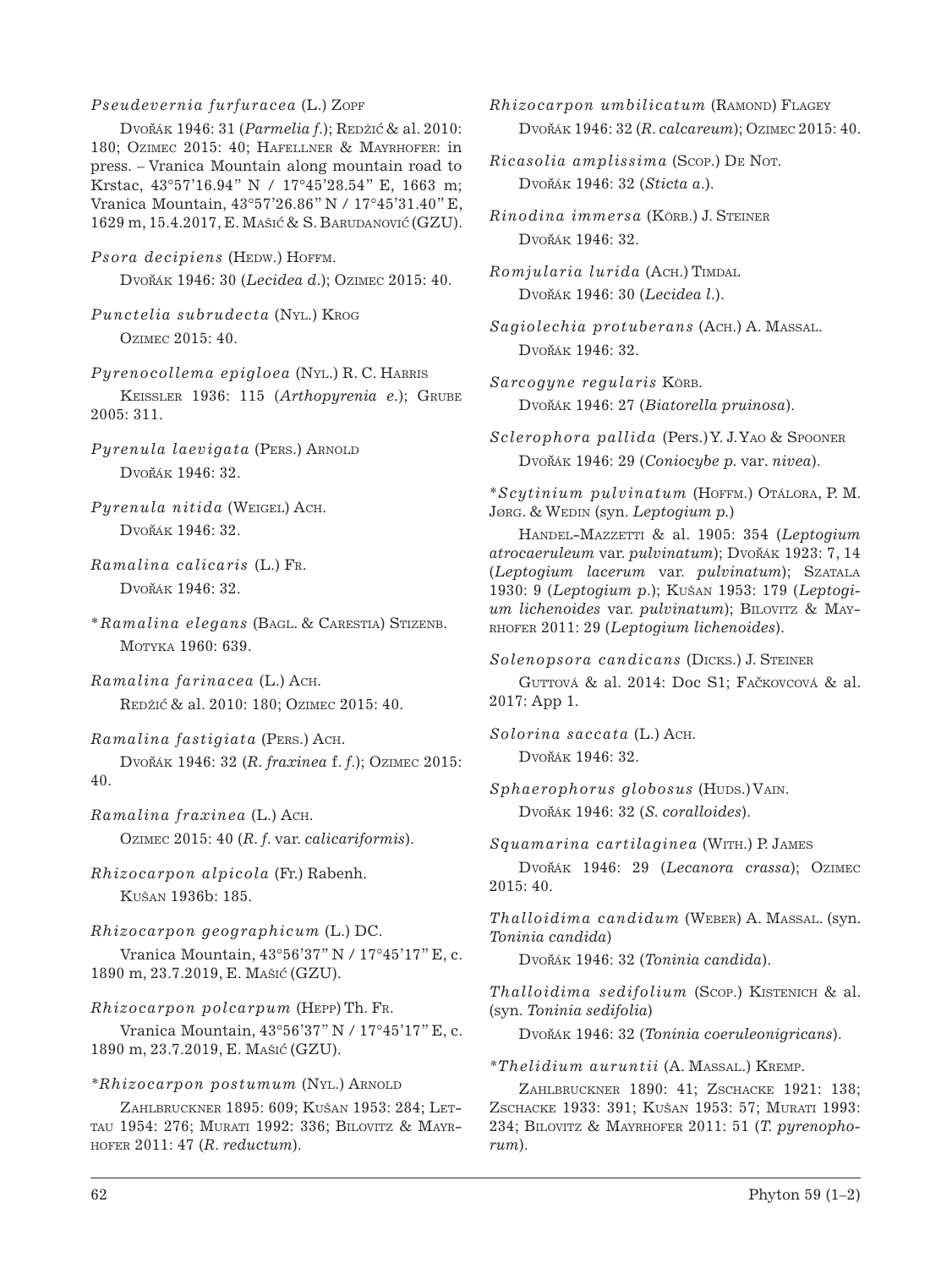*Thelidium decipiens* (Hepp ex Nyl.) Kremp. Zschacke 1921: 104 (*T. amylaceum*).

*Thelidium pyrenophorum* (Ach.) A. Massal. Zschacke 1921: 128 (*T. p*. var. *genuinum*).

*Thelotrema lepadinum* (Ach.) Ach. Dvořák 1946: 32.

*Toniniopsis aromatica* (Sm.) Kistenich & al. (syn. *Toninia a.*)

Ozimec 2015: 40 (*Toninia a*.).

*\*Umbilicaria crustulosa* (Ach.) Lamy

Vranica Mountain near lake Prokoško, 43°57'30.28'' N / 17°45'27.93'' E, 1631 m, 15.4.2017, E. Mašić & S. Barudanović (GZU).

*Umbilicaria cylindrica* (L.) Delise var. *cylindrica* 

Vranica Mountain near lake Prokoško, 43°57'30.28'' N / 17°45'27.93'' E, 1631 m; same locality, 43°57'27.29'' N / 17°45'21.21'' E, 1641 m; same locality, 43°57'18.93'' N / 17°45'24.54'' E, 1667 m, 15.4.2017, E. Mašić & S. Barudanović (GZU).

*Umbilicaria cylindrica* var. *tornata* (Ach.) Nyl. Kušan 1936b: 184.

*\*Umbilicaria deusta* (L.) Baumg.

Vranica Mountain near lake Prokoško, 43°57'27.29" N / 17°45'21.21" E, 1641 m, 15.4.2017, E. Mašić & S. Barudanović (GZU).

*\*Umbilicaria hirsuta* (Sw. ex Westr.) Hoffm.

Vranica Mountain near lake Prokoško, 43°57,30.28" N / 17°45,27.93" E; 1631 m, 15.4.2017, E. MAŠIĆ & S. BARUDANOVIĆ (GZU).

*Umbilicaria polyphylla* (L.) Baumg. Kušan 1936b: 187.

*\*Umbilicaria subpolyphylla* Oxner DAVYDOV & al. 2019: 213.

*Usnea barbata* (L.) F. H. Wigg. REDŽIĆ & al. 2010: 180.

*Usnea dasopoga* (Ach.) Nyl.

Keissler 1933: 388 (*U. dasypoga*); Ozimec 2015: 40 (*U. filipendula*).

*Usnea florida* (L.) F. H. Wigg. Clerc 1984: 350.

*Usnea intermedia* (A. Massal.) Jatta Ozimec 2015: 41.

*\*Varicellaria hemisphaerica* (Flörke) I. Schmitt & Lumbsch (syn. *Pertusaria h*.)

Sutjeska National Park, virgin forest Perucica, *Abies*, 5.10.2008, P. O. Bilovitz 3737 (GZU).

*Verrucaria caerulea* DC.

Dvořák 1946: 33.

*\*Verrucaria dolomitica* (A. Massal.) Kremp.

SERVÍT 1934: 121; DVOŘÁK 1946: 33; KUŠAN 1953: 23; Bilovitz & Mayrhofer 2011: 54 (*V. foveolata*).

*Verrucaria nigrescens* Pers. Dvorˇák 1946: 33 (*V. n*. f. *nigricans*).

*\*Xanthoparmelia angustiphylla* (Gyeln.) Hale

Vranica Mountain near lake Prokoško, 43°57'30.28'' N / 17°45'27.93'' E, 1631 m, 15.4.2017, E. MAŠIĆ & S. BARUDANOVIĆ (GZU).

\**Xanthoparmelia tinctina* (Maheu & A. Gillett) **HALE** 

Krog 1951: 79 (*Parmelia körösi-csomae*).

*Xanthoria parietina* (L.) Th. Fr.

Ozimec 2015: 41.

*\*Xylographa soralifera* Holien & Tønsberg

In den subalpinen Wäldern des Matorac bei Fojnica, 8.7.1892, Beck (W, as *X. spilomatica* pro parte; det. T. SPRIBILLE).

*\*Xylographa trunciseda* (Th. Fr.) Minks ex Redinger

In den subalpinen Wäldern des Matorac bei Fojnica, 8.7.1892, Beck (W, as *X. spilomatica* pro parte; det. T. SPRIBILLE).

## **4. Lichenicolous fungi**

\**Arthonia varians* (Davies) Nyl.

Hafellner 2018: 485 (host: *Lecanora rupicola*).

\**Biatoropsis usnearum* Räsänen Hafellner 2018: 485 (host: *Usnea* sp.).

*Dactylospora lobariella* (Nyl.) Hafellner

Hafellner 2018: 486 (host: *Lobaria pulmonaria*).

\*Didymocyrtis cladoniicola (DIEDERICH, KOcourk. & Etayo) Ertz & Diederich

Hafellner & Mayrhofer: in press (host: *Cladonia convoluta*)

\**Epicladonia sandstedei* (Zopf) D. Hawksw.

Zhurbenko & Pino-Bodas 2017: 205 (host: *Cladonia subrangiformis*).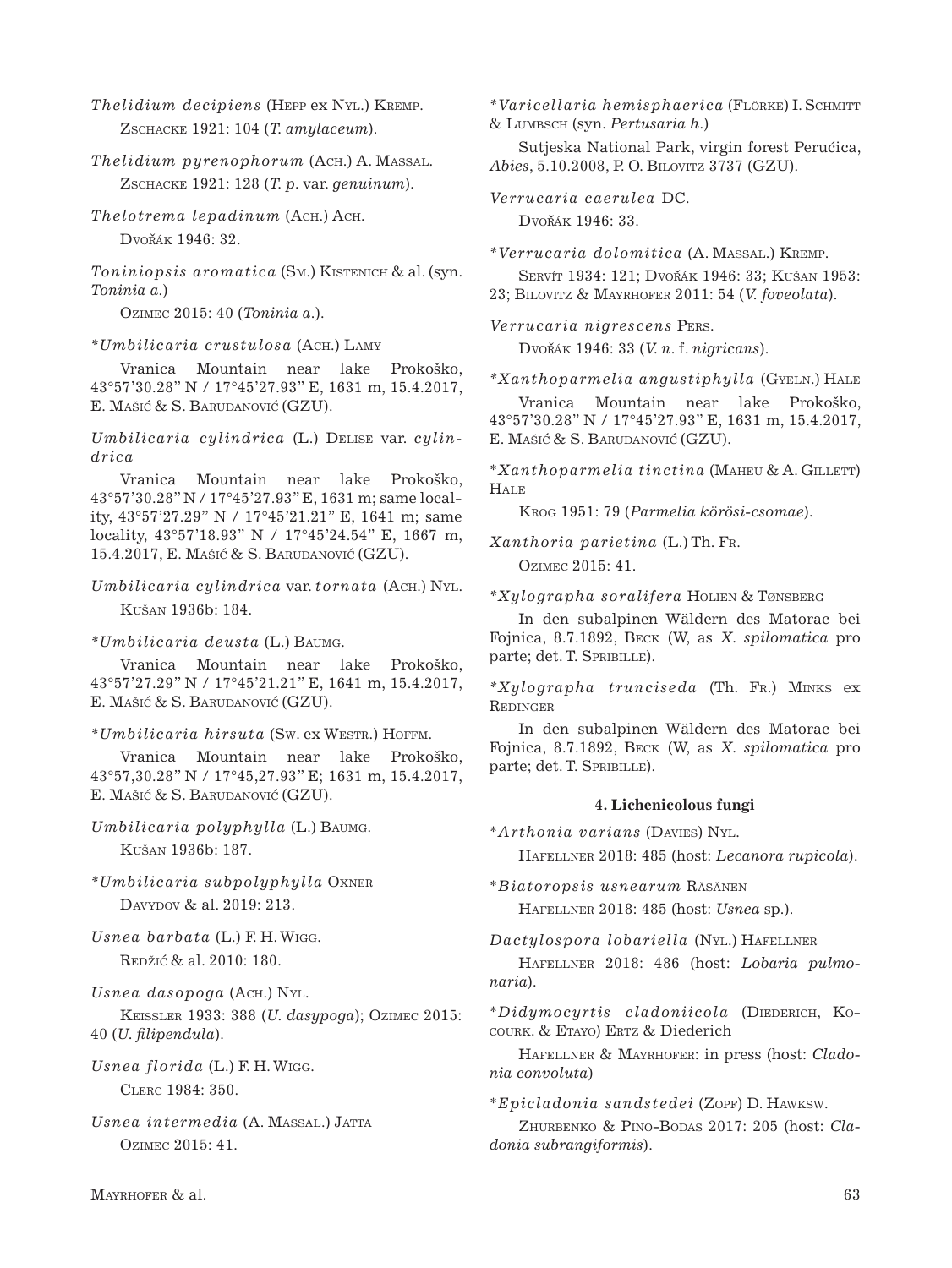\**Lichenoconium erodens* M. S. Christ. & D. **HAWKSW** 

Hafellner & Mayrhofer: in press (host: *Evernia prunastri*)

### *Lichenoconium usneae* (Anzi) D. Hawksw.

Keissler 1933: 388 (*Coniothyrium u.*; host: *Usnea dasopoga*); Hafellner 2018: 487 (host: *Flavoparmelia caperata*).

### \**Lichenostigma maureri* Hafellner

Hafellner & Mayrhofer: in press (host: *Pseudevernia furfuracea*)

\**Opegrapha parasitica* (A. Massal.) H. Olivier

Szatala 1930: 7 (*O. centrifuga*); Kušan 1953: 126 (*O. centrifuga*); Murati 1993: 168; Bilovitz & Mayrhofer 2011: 34 (*O. rupestris*).

### \**Taeniolella phaeophysciae* D. Hawksw.

Hafellner & Mayrhofer: in press (host: *Phaeophyscia orbicularis*).

\**Tremella hypogymniae* Diederich & M. S. Christ.

Hafellner 2018: 489 (host: *Hypogymnia physodes*).

#### **5. Non-lichenized or doubtfully lichenized fungi**

*Arthonia punctiformis* Ach.

Bilovitz & Mayrhofer 2011 treated the taxon under lichenized fungi.

*Arthopyrenia analepta* (Ach.) A. Massal.

Bilovitz & Mayrhofer 2011 treated the taxon under lichenized fungi.

*Arthopyrenia cerasi* (Schrad.) A. Massal.

BILOVITZ & MAYRHOFER 2011 treated the taxon under lichenized fungi.

## *Blastodesmia nitida* A. Massal.

Bilovitz & Mayrhofer 2011 treated the taxon under lichenized fungi.

## *Julella lactea* (A. Massal.) M. E. Barr Riedl 1971: 53 (*Polyblastiopsis l*.).

#### **6. Erroneous records**

*Acarospora smaragdula* (Wahlenb.) A. Massal. Murati 1992: 74.

Note: The cited record refers to *Myriospora rufescens*.

*Aspicilia gibbosa* (Ach.) Körb.

Vierhapper 1906: 39, 40 (*Lecanora g*.); Kušan 1953: 364 (*Lecanora g*.); Murati 1992: 109; Bilovitz & Mayrhofer 2011: 6.

Note: The cited records refer to *Aspicilia caesiocinera*.

*Bellemerea diamarta* (Ach.) Hafellner & Cl. Roux

Note: The citations given by BILOVITZ & MAYRhofer 2011 refer to *Bellemerea cinereorufescens*.

#### *Biatorella hemisphaerica* Anzi

Murati 1992: 126; Bilovitz & Mayrhofer 2011: 8. Note: The cited records refer to *Biatorella fossarum*.

### *Diplotomma ambiguum* (Ach.) Flagey

Vierhapper 1906: 40 (*D. epipolium* f. *ambiguum*); Kušan 1953: 553 (*Buellia epipolia* var. *ambigua*); MURATI 1992: 135 (*Buellia ambigua*); BILOVITZ & Mayrhofer 2011: 20.

Note: The cited records refer to *Diplotomma alboatrum*.

### *Ochrolechia subpallescens* Verseghy

Verseghy 1962: 22; Bilovitz & Mayrhofer 2011: 33.

Note: Bosnian specimens refer to *Ochrolechia balcanica* (Kukwa 2011).

### *Pertusaria flavicans* Lamy

Vierhapper 1906: 42 (*P. flavescens*); Kušan 1953: 349; Murati 1992: 279; Bilovitz & Mayrhofer 2011: 38.

Note: These mentions are based on the single specimen cited by Vierhapper l.c., a corticolous species collected on *Fagus*. However, *Pertusaria flavescens* is an unresolved name and not synonymous with the saxicolous *P. flavicans*.

#### Psorinia conglomerata (ACH.) Gotth. SCHNEID.

Zahlbruckner 1889: 355 (*Toninia aromatica* <sup>a</sup> *acervulata*); Zahlbruckner 1890: 35 (*Toninia aromatica* <sup>a</sup> *acervulata*); Kušan 1953: 275 (*Toninia c*.); Murati 1992: 366 (*Toninia c*.); Bilovitz & Mayrhofer 2011: 45.

Note: The cited records refer to *Toniniopsis aromatica*.

#### *Verrucaria foveolata* (Flörke) A. Massal.

Note: The citations given by BILOVITZ & MAYRhofer 2011 refer to *Verrucaria dolomitica*.

#### *Xanthoria ectaneoides* (Nyl.) Zahlbr.

Note: The citations given by BILOVITZ & MAYRhofer 2011 refer to *Xanthoria parietina*.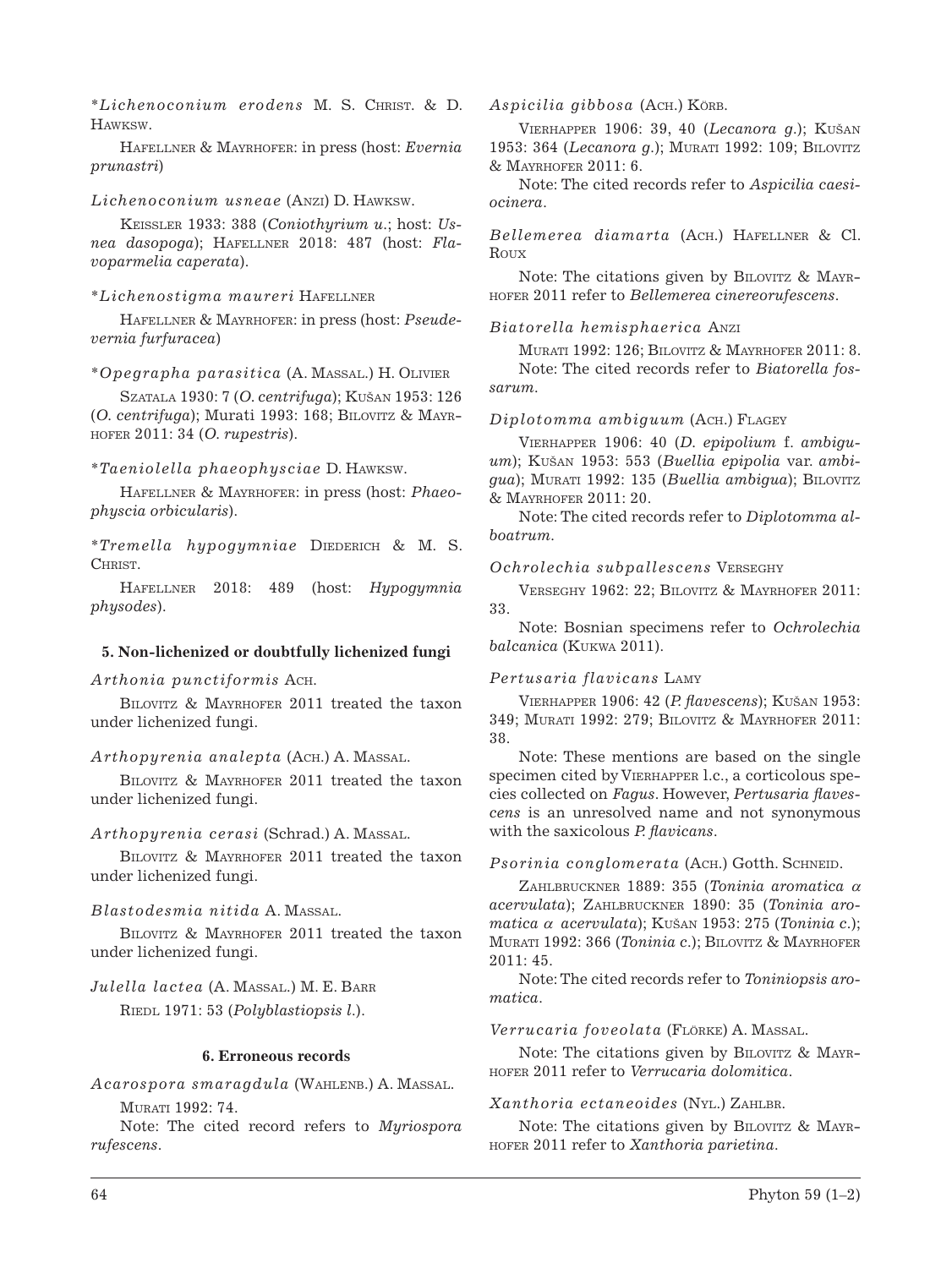## $Xylographa$  *vitiligo* (ACH.) J. R. LAUNDON

Zahlbruckner 1895: 609 (*X. spilomatica*); Redinger 1938: 209 (*X. spilomatica*); Kušan 1953: 114 (*X*. *spilomatica*); Murati 1992: 380; Bilovitz & Mayrhofer 2011: 55.

Note: The cited specimen kept in herbarium W consists of two pieces of wood. One piece refers to *Xylographa trunciseda* and the second to *X. soralifera* (T. SPRIBILLE, pers. comm.)

#### Acknowledgements

We are grateful to Lisa-Marie KONRAD (Graz) for processing herbarium specimens, Brian Coppins (Edinburgh) and Evgeny DAVYDOV (Barnaul) for the determination of selected specimens, Jack Elix (Canberra) for improving the English expression, Peter Kosnik (Graz) for assistance with TLC, Zdeněk PALICE (Praha) for hints on overlooked references, and Toby SPRIBILLE (Edmonton) for the information concerning the *Xylographa spilomatica* specimen in W.

#### References

- Abbott B. F. M. 2009. Checklist of the lichens and lichenicolous fungi of Greece. – Bibliotheca Lichenologica 103: 1–368.
- Arcadia L. 2019. Simplified checklist of Greece lichens and lichenicolous fungi. – Online draft version (last update 11th September 2019). – <www.lichensofgreece.com>.
- BARUDANOVIĆ S., MAŠIĆ E. & MACANOVIĆ A. 2017. Tresetišta na Bosanskim planinama. – Univerzitet u Sarajevu, Prirodno-Matematički Fakultet, Sarajevo.
- BILOVITZ P. O. & MAYRHOFER H. 2011. Catalogue of the lichenized and lichenicolous fungi of Bosnia and Herzegovina. – Phyton (Horn, Austria) 51(1): 1–67.
- Brandis E. 1891. Botanische Beiträge zur Flora von Travnik in Bosnien. – Jahresheft des naturwissenschaftlichen Vereins des Trencsiner Comitates 13/14: 49–78.
- BURGAZ A. R. & PINO-BODAS R. 2012. Notes on species of the genus *Cladonia* from Bosnia-Herzegovina and Croatia. – Botanica Complutensis 36: 13–18.
- Christensen S. N. 1994. Lichens from Bosnia-Herzegovina. – Nova Hedwigia 59(3-4): 441–453.
- Clerc P. 1984. Contribution a la révision de la systématique des Usnées (*Ascomycotina*, *Usnea*) d'Europe I. – *Usnea florida* (L.) Wigg. emend. Clerc. – Cryptogamie, Bryologie-Lichénologie 5: 333–360.
- Davydov E. A., Blum O. B., Kashevarov G. P. & Grakhov V. P. 2019. *Umbilicaria subpolyphylla* Oxner: the correct name for *U. iberica* SANCHO & KRZEWICKA and its bipolar distribution. – The Lichenologist 51: 205–220.
- Dibben M. J. 1980. The chemosystematics of the lichen genus *Pertusaria* in North America north of Mexico. – Milwaukee Public Museum Publications in Biology and Geology 5: I–IV, 1–162.
- Dvořák R. 1923. Vzpomínka. Na botanické excurse v jižní Dalmácii a západ. Bosně v roce 1917 a 1918. Souvenir de quelques-unes excursions botaniques en Dalmatie sud et Bosnie ouest en 1917 et 1918. – Třebíć, Republique Tchécoslovaque.
- Dvořák R. 1946. Příspěvek k lišejníkové floře Dinarského pohoří v západní Bosně a jižní Dalmacii. – Sborník Přírodovědeckého klubu v Třebíči 4: 25–33.
- FAČKOVCOVÁ Z., SENKO D., SVITOK M. & GUTTOVÁ A. 2017. Ecological niche conservatism shapes the distributions of lichens: geographical segregation does not reflect ecological differentiation. – Preslia 89: 63–85.
- Grube M. 2005. *Frigidopyrenia* a new genus of a peculiar subarctic lichen, with notes on similar taxa. – Phyton (Horn, Austria) 45(2): 305–318.
- GUTTOVÁ A., ZOZOMOVÁ-LIHOVÁ J., TIMDAL, E., KUČERA J., Slovák M., Pikonvá K. & Paoli L. 2014. First insights into genetic diversity and relationships of European taxa of *Solenopsora* (*Catillariaceae*, *Ascomycota*) with implications for their delimitation. – Botanical Journal of the Linnean Society 176: 203–223.
- Hafellner J. 2007. Checklist and bibliography of lichenized and lichenicolous fungi so far reported from Albania (version 05-2007). – Fritschiana (Graz) 59:  $1 - 18$ .
- Hafellner J. 2018. Noteworthy records of lichenicolous fungi from the Balkan Peninsula. – Herzogia 31: 476– 493.
- Hafellner J. & Mayrhofer H. (in press). Noteworthy records of lichenicolous fungi from various countries on the Balkan Peninsula. II. – Herzogia: in press.
- HANDEL-MAZZETTI H. Freiherr v., STADLMANN J., JANCHEN E. & Faltis F. 1905. Beitrag zur Kenntnis der Flora von West-Bosnien. – Österreichische botanische Zeitschrift 55(9): 350–354.
- Hawksworth D. L., Divakar P. K., Crespo A. & Ahti T. 2011. The checklist of parmelioid and similar lichens in Europe and some adjacent territories: additions and corrections. – The Lichenologist 43: 639–645.
- HUREMOVIĆ J., HORVAT M., VEBER M. & MEMIĆ M. 2010. Kontrola polutanata u zraku uporabom epifitskog lišaja *Hypogymnia physodes* u Sarajevu, Bosna i Hercegovina. – Kemija u industriji / Journal of Chemists and Chemical Engineers 59(3): 107–110.
- HUREMOVIĆ J., MUHIĆ-ŠARAC T., MEMIĆ M., ŽERO S. & SELOVIĆ A. 2015. Multielement and rare earth element composition of the soil and lichen from Sarajevo, Bosnia and Herzegovina. – Ekoloji 24(97): 36–44.
- HUREMOVIĆ J., HORVAT M., KOTNIK J., KOCMAN D., ŽIŽEK S., RIBEIRO GUEVARA S., MUHIĆ-ŠARAC T. & MEMIĆ M. 2017. Characterization of mercury contamination surrounding a chloralkali production facility in Tuzla, Bosnia and Herzegovina. – Analytical Letters 50(6): 1049– 1064.
- Keissler K. v. 1933. Zusammenstellung einiger interessanter Flechtenparasiten. – Beiheft zum Botanischen Centralblatt 50: 380–394.
- Keissler K. v. 1936. *Pyrenulaceae* bis *Mycoporaceae*. In: Dr. L. RABENHORST'S Kryptogamen-Flora von Deutschland, Österreich und der Schweiz. Band 9, 1. Abt., 2. Teil, Lieferung 1: 1–160.
- Keissler K. v. 1938. *Coniocarpineae*. In: Dr. L. Rabenhorst's Kryptogamen-Flora von Deutschland, Österreich und der Schweiz. Band 9, 1. Abt., 2. Teil, Lieferung 5: 641–846.
- Keissler K. v. 1958. *Usneaceae*. In: Dr. L. Rabenhorst's Kryptogamen-Flora von Deutschland, Österreich und der Schweiz. Band 9, 5. Abt., 4. Teil: 1–160.
- Kneževic´ B. & Mayrhofer H. 2009. Catalogue of the lichenized and lichenicolous fungi of Montenegro. – Phyton (Horn, Austria) 48(2): 283–328.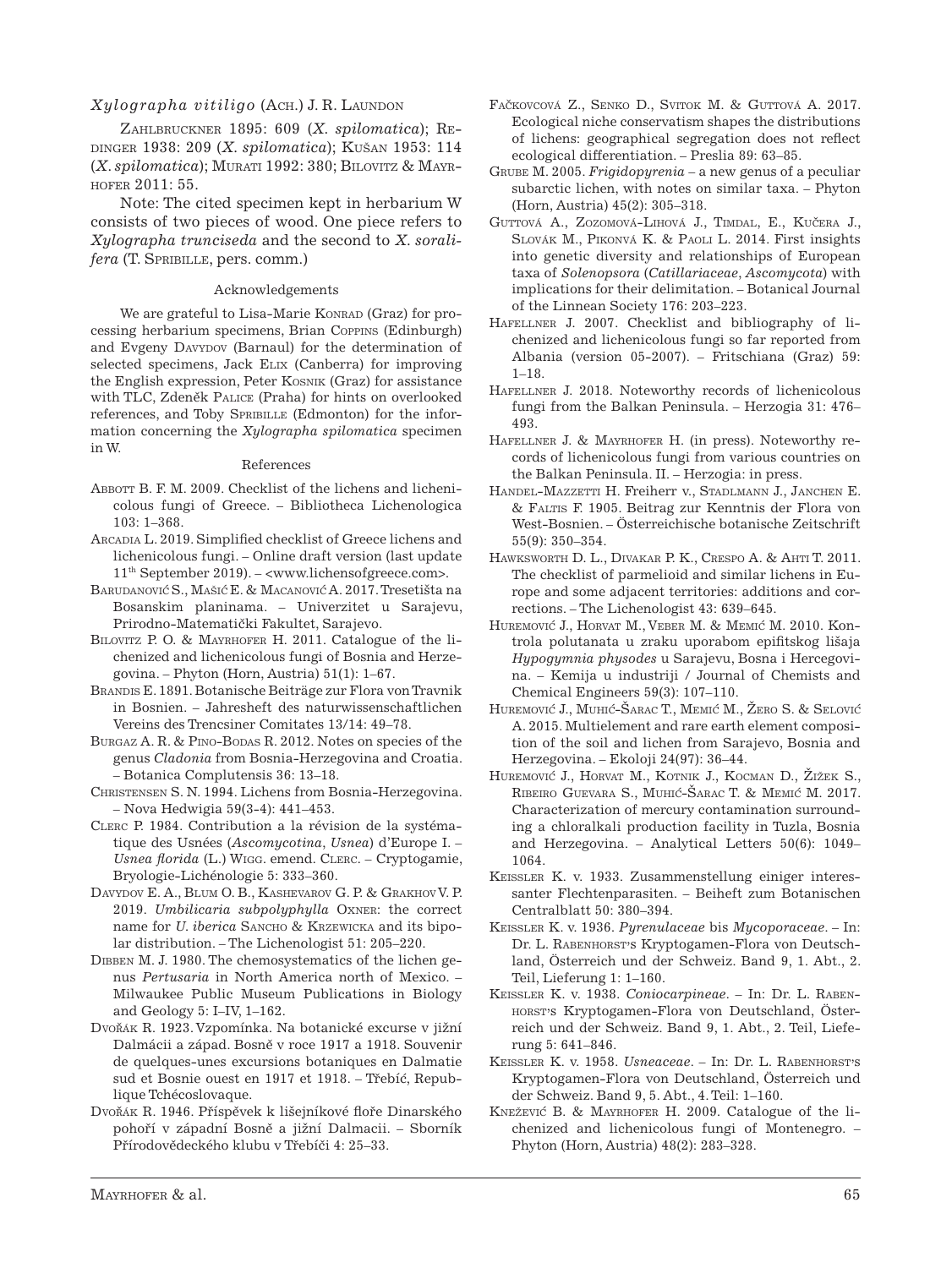- KNEŽEVIĆ B. & MAYRHOFER H. (submitted). Catalogue of the lichenized and lichenicolous fungi of Montenegro. – Academy of Sciences of Montenegro, Podgorica.
- Krog H. 1951. Microchemical studies on *Parmelia*. Nytt Magasin for Naturvidenskapene 88: 57–85.
- Kukwa M. 2011. The lichen genus *Ochrolechia* in Europe. – Fundacja Rozwoju Uniwersytetu Gdan´skiego, Gdańsk.
- Kušan F. 1931. Adnotationes ad floram lichenum Bosnae et Hercegovinae. – Acta Botanica Instituti Botanici Universitatis Zagrebensis 6: 1–18.
- Kušan F. 1934. Zu Gyelniks neuen Flechtenformen aus Jugoslavien. – Annales Mycologici 32: 57–66.
- Kušan F. 1936a. Lihenološka istraživanja Vranice planine u Bosni i Rugovsko-metohijskih planina u Crnoj Gori. – Ljetopis Jugoslavenske Akademije 48: 227–242.
- Kušan F. 1936b. Lihenološka istraživanja Vardarske banovine. – Prirodoslovna istraživanja kraljevine Jugoslavije izdaje Jugoslavenska Akademija znanosti i umjetnosti u Zagrebu 20: 179–200.
- Kušan F. 1953. Prodromus flore lišaja Jugoslavije. Jugoslavenska Akademija znanosti i umjetnosti, Zagreb.
- LETTAU G. 1914. Nachweis und Verhalten einiger Flechtensäuren. – Hedwigia 55: 1–78.
- LETTAU G. 1954. Flechten aus Mitteleuropa IX. Feddes Repertorium Specierum Novarum Regni Vegetabilis 56: 172–278.
- LETTAU G. 1958. Flechten aus Mitteleuropa XIII. Feddes Repertorium Specierum Novarum Regni Vegetabilis 61: 1–73.
- Magnusson A. H. 1925. Studies in the *Rivulosa*-group of the genus *Lecidea*. – Göteborgs Kungliga Vetenskapsoch Vitterhets-Samhälles Handlingar 29(4): 1–50.
- Magnusson A. H. 1929. A monograph of the genus *Acarospora*. – Kungliga Svenska Vetenskapsakademiens Handlingar 7(4): 1–400.
- MALÍČEK J. & MAYRHOFER H. 2017. Additions to the lichen diversity of Macedonia (FYROM). – Herzogia 30: 431– 444.
- Mayrhofer H. 2006. Additions and corrections to the catalogue of the lichenized and lichenicolous fungi of Slovenia I. – Razprave, Slovenska Akademija Znanosti in Umetnosti. Razreda za naravoslovne vede, Classis IV: Historia Naturalis 47: 201–229.
- MAYRHOFER H., DENCHEV C. M., STOYKOV D. Y. & NIKOLOVA S. O. 2005. Catalogue of the lichenized and lichenicolous fungi in Bulgaria. – Mycologia Balcanica 2(1): 3–61.
- Mayrhofer H., Rohrer A. & Bilovitz P. O. 2013. Catalogue of the lichenized and lichenicolous fungi of Macedonia (FYROM). – Phyton (Horn, Austria) 53(1): 23–72.
- Mayrhofer H., Czeh D., Kobald E.-M. & Bilovitz P. O. 2016. Catalogue of the lichenized and lichenicolous fungi of Kosovo. – Herzogia 29(2/1): 529–554.
- Mayrhofer H., Konrad L.-M., Prettner M., Seifter, K. & Bilovitz P. O. 2018. The lichens of Croatia. – Phyton (Horn, Austria) 58(1): 1–102.
- Moberg R. 1994. The identity of *Physcia poeltii*. Acta Botanica Fennica 150: 121–124.
- Motyka J. 1960. De speciebus quibusdam generis *Ramalina* Ach. europaeis novis et minus cognitis. – Fragmenta Floristica et Geobotanica 6: 637–644.
- Moxham T. H. 1981. Flechten in der Parfumindustrie. Dragoco Report 28: 31–39.
- Murati M. 1992. Flora lišajeva 1. Univerzitet u Prištini, Priština.
- Murati M. 1993. Flora na lišaite 2. Unijata na albanskata inteligencija vo Makedonija, Skopje.
- Nimis P. L. 2016. The lichens of Italy. A second annotated catalogue. – EUT Edizioni Università di Trieste, Trieste.
- Nimis P. L., Hafellner J., Roux C., Clerc P., Mayrhofer H., Martellos S. & Bilovitz P. O. 2018. The lichens of the Alps – an annotated checklist. – MycoKeys 31: 1–634.
- Otte V., Esslinger T. L. & Litterski B. 2005. Global distribution of the European species of the lichen genus *Melanelia* Essl. – Journal of Biogeography 32: 1221– 1241.
- Ozimec S. 2015. Lichens from the Blidinje Nature Park (Bosnia and Herzegovina). – Glasnik Zemaljskog muzeja Bosne i Hercegovine u Sarajevu, prirodne nauke, nova serija 35: 37–41.
- Pejin B., Tommonaro G., Iodice C., Tešević V. & Vajs V. 2012. Acetylcholinesterase inhibition activity of a mixture of methylated depsidones from the lichen *Lobaria pulmonaria*. – Asian Journal of Chemistry 24(7): 3261–3262.
- Pejin B., Iodice C., Stanimirovic B., Vajs V. & Tešević V. 2014. A novel β-orcinol depsidone of lichen *Lobaria pulmonaria*. – Asian Journal of Chemistry 26(23): 8257–8258.
- Pejin B., Iodice C., Bogdanović G., Kojić V. & Tešević V. 2017. Stictic acid inhibits cell growth of human colon adenocarcinoma HT-29 cells. – Arabian Journal of Chemistry 10: S1240–S1242.
- PINO-BODAS R., BURGAZ A. R., MARTÍN M. P. & LUMBSCH H. T. 2012. Species delimitations in the *Cladonia cariosa* group (*Cladoniaceae*, *Ascomycota*). – The Lichenologist 44: 121–135.
- PINO-BODAS, R., BURGAZ A. R., MARTÍN M. P., AHTI T., STENroos S., Wedin M. & Lumbsch H. T. 2015. The phenotypic features used for distinguishing species within the *Cladonia furcata* complex are highly homoplasious. – The Lichenologist 47: 287–303.
- PINO-BODAS R., BURGAZ A. R., AHTI T. & STENROOS S. 2018. Taxonomy of *Cladonia angustiloba* and related species. – The Lichenologist 50: 267–282.
- POELT J. 1958. Die lobaten Arten der Flechtengattung Le*canora* Ach. sensu ampl. in der Holarktis. – Mitteilungen der botanischen Staatssammlung München 2: 411– 589.
- POELT J. 1965. Über einige Artengruppen der Flechtengattungen *Caloplaca* und *Fulgensia*. – Mitteilungen der botanischen Staatssammlung München 5: 571–607.
- Protic G. 1903. Peti prilog poznavanju flore okoline Vareša u Bosni. – Glasnik Zemaljskog muzeja u Bosni i Hercegovini 15: 273–318.
- RAMIĆ E., HUREMOVIĆ J., ŽERO S. & OLOVČIĆ A. 2019a. SEM/ EDS analysis of the epiphytic lichen *Evernia prunastri* as the bioindicator of air pollution.  $-26$ <sup>th</sup> Croatian Meeting of Chemists and Chemical Engineers, Šibenik, Book of Abstracts, p. 224.
- RAMIĆ E., HUREMOVIĆ J., MUHIĆ-ŠARAC T., ĐUG S., ŽERO S. & OLOVČIĆ A. 2019b. Biomonitoring of air pollution in Bosnia and Herzegovina using epiphytic lichen *Hypogymnia physodes*. – Bulletin of Enviromental Contamination and Toxicology 102: 763–769.
- Redinger K. 1938. *Arthoniaceae*, *Graphidaceae*, *Chiodectonaceae*, *Dirinaceae*, *Roccellaceae*, *Lecanactidaceae*,